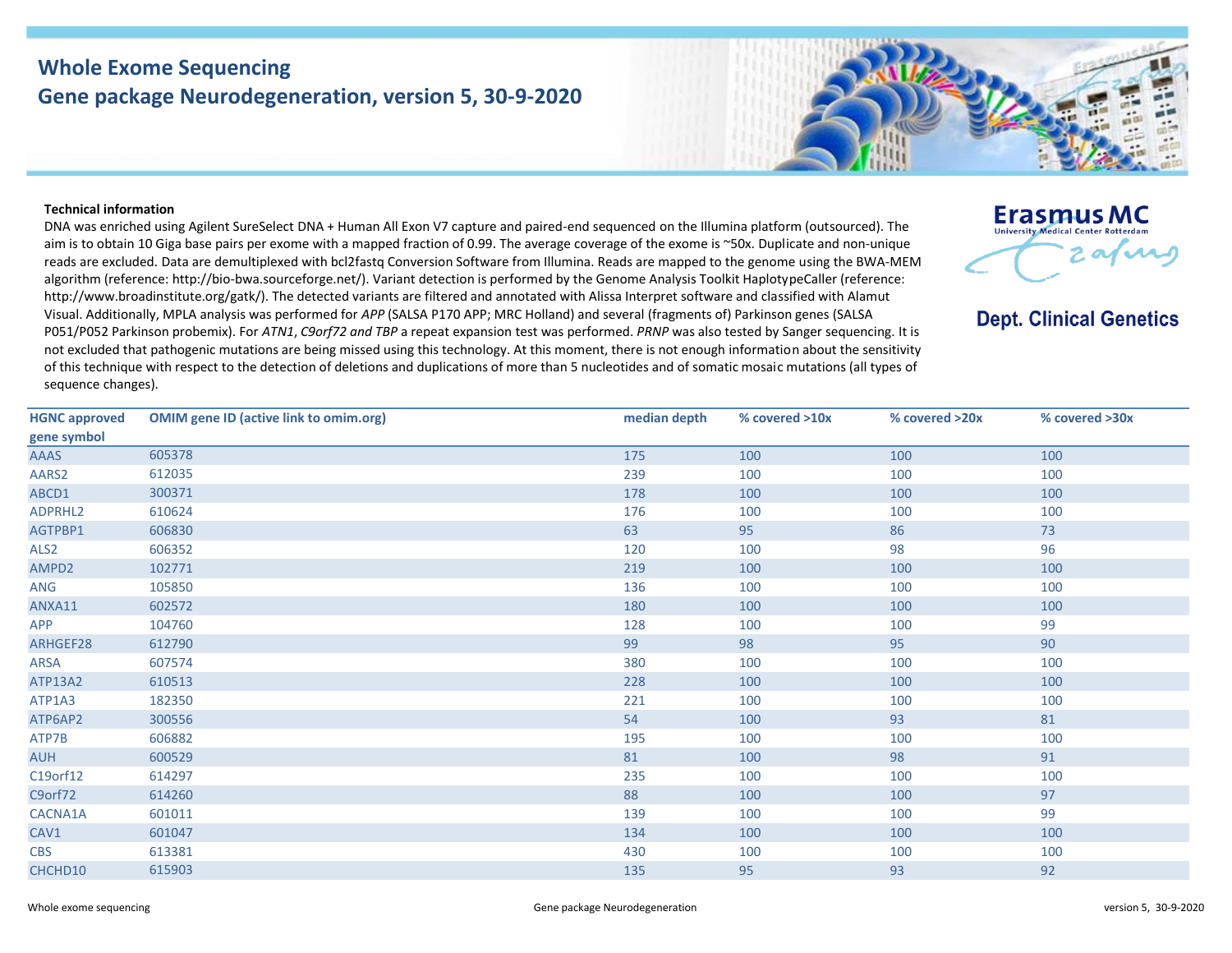| <b>HGNC approved</b> | <b>OMIM gene ID (active link to omim.org)</b> | median depth | % covered >10x | % covered >20x | % covered >30x |
|----------------------|-----------------------------------------------|--------------|----------------|----------------|----------------|
| gene symbol          |                                               |              |                |                |                |
| CHCHD <sub>2</sub>   | 616244                                        | 171          | 100            | 100            | 98             |
| CHMP2B               | 609512                                        | 44           | 85             | 75             | 54             |
| CISD <sub>2</sub>    | 611507                                        | 97           | 76             | 76             | 76             |
| CLCN <sub>2</sub>    | 600570                                        | 275          | 100            | 100            | 100            |
| CLN <sub>3</sub>     | 607042                                        | 211          | 100            | 100            | 100            |
| CLN5                 | 608102                                        | 113          | 100            | 93             | 89             |
| CLN6                 | 606725                                        | 264          | 100            | 100            | 100            |
| CLN8                 | 607837                                        | 195          | 100            | 100            | 100            |
| <b>COASY</b>         | 609855                                        | 239          | 100            | 100            | 100            |
| COL4A1               | 120130                                        | 121          | 100            | 99             | 96             |
| COL4A2               | 120090                                        | 196          | 100            | 100            | 99             |
| COQ4                 | 612898                                        | 176          | 100            | 100            | 97             |
| CP                   | 117700                                        | 92           | 99             | 98             | 94             |
| <b>CRAT</b>          | 600184                                        | 239          | 100            | 100            | 100            |
| CSF1R                | 164770                                        | 205          | 100            | 100            | 100            |
| CST <sub>3</sub>     | 604312                                        | 186          | 100            | 100            | 100            |
| <b>CTSA</b>          | 613111                                        | 181          | 100            | 100            | 100            |
| <b>CTSD</b>          | 116840                                        | 278          | 100            | 100            | 100            |
| <b>CTSF</b>          | 603539                                        | 232          | 100            | 98             | 96             |
| CYP27A1              | 606530                                        | 295          | 100            | 100            | 100            |
| DARS2                | 610956                                        | 79           | 100            | 96             | 94             |
| DCAF17               | 612515                                        | 71           | 100            | 99             | 93             |
| DCTN1                | 601143                                        | 162          | 100            | 100            | 99             |
| DNAJC13              | 614334                                        | 58           | 99             | 91             | 78             |
| DNAJC5               | 611203                                        | 258          | 100            | 100            | 100            |
| DNAJC6               | 608375                                        | 125          | 100            | 100            | 96             |
| DNMT1                | 126375                                        | 192          | 100            | 100            | 98             |
| EIF2B1               | 606686                                        | 126          | 100            | 100            | 99             |
| EIF2B2               | 606454                                        | 152          | 100            | 100            | 99             |
| EIF2B3               | 606273                                        | 121          | 100            | 100            | 99             |
| EIF2B4               | 606687                                        | 177          | 100            | 98             | 93             |
| <b>EIF2B5</b>        | 603945                                        | 146          | 100            | 100            | 100            |
| EIF4G1               | 600495                                        | 178          | 100            | 100            | 99             |
| ERBB4                | 600543                                        | 112          | 100            | 100            | 97             |
| EXOSC3               | 606489                                        | 208          | 100            | 100            | 100            |
| FA2H                 | 611026                                        | 182          | 100            | 100            | 100            |
| FBXO7                | 605648                                        | 126          | 97             | 94             | 90             |
| FIG4                 | 609390                                        | 88           | 100            | 96             | 91             |
| FOLR1                | 136430                                        | 146          | 100            | 100            | 100            |
| FTL.                 | 134790                                        | 188          | 100            | 100            | 100            |
| <b>FUS</b>           | 137070                                        | 135          | 100            | 100            | 100            |
| <b>GALC</b>          | 606890                                        | 85           | 98             | 94             | 88             |
| GBE1                 | 607839                                        | 87           | 100            | 100            | 98             |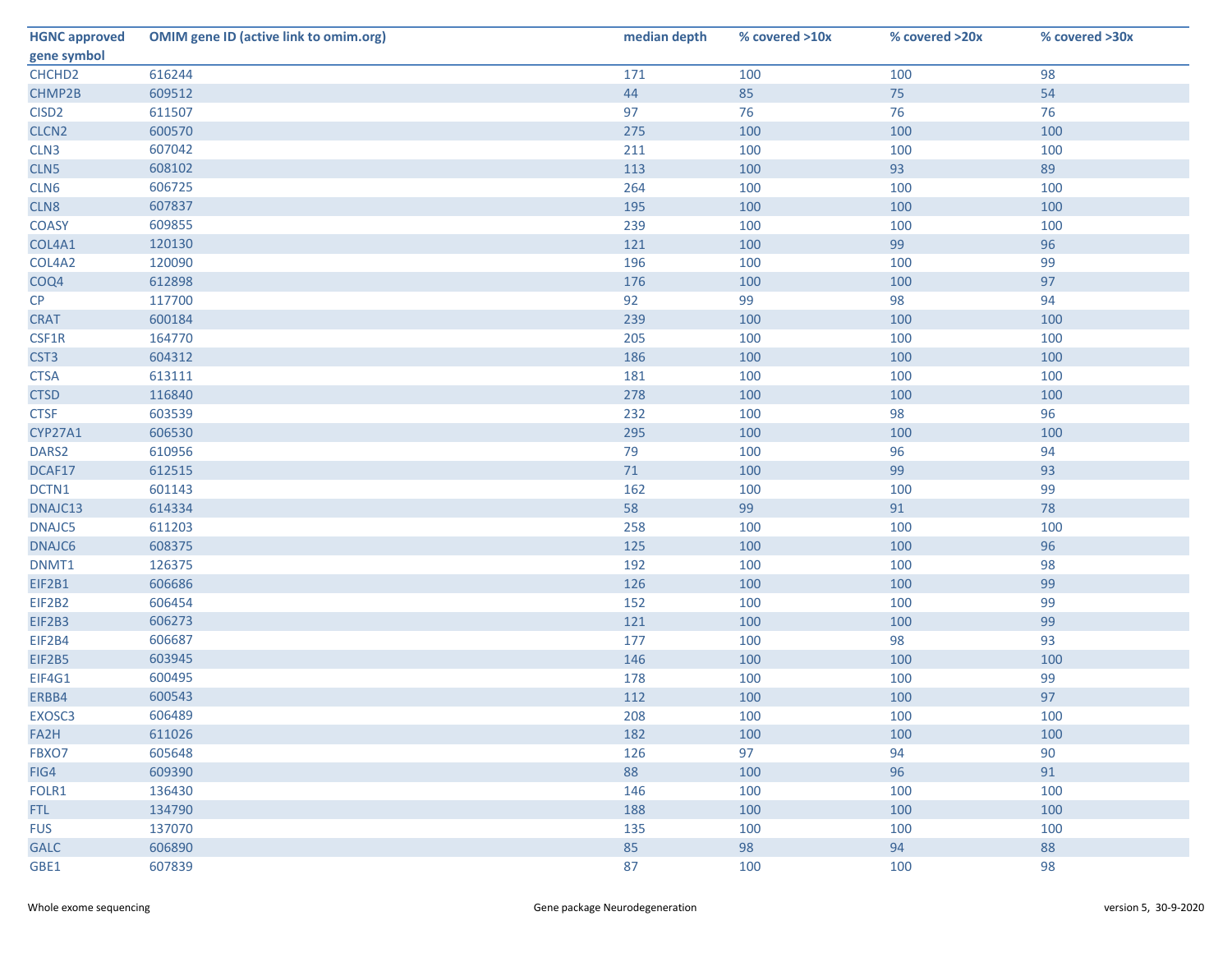| <b>HGNC approved</b> | <b>OMIM gene ID (active link to omim.org)</b> | median depth | % covered >10x | % covered >20x | % covered >30x |
|----------------------|-----------------------------------------------|--------------|----------------|----------------|----------------|
| gene symbol          |                                               |              |                |                |                |
| <b>GCDH</b>          | 608801                                        | 239          | 100            | 100            | 100            |
| <b>GFAP</b>          | 137780                                        | 176          | 100            | 100            | 100            |
| GIGYF2               | 612003                                        | 80           | 100            | 98             | 91             |
| <b>GLA</b>           | 300644                                        | 87           | 100            | 100            | 98             |
| <b>GRN</b>           | 138945                                        | 336          | 100            | 100            | 100            |
| <b>GSN</b>           | 137350                                        | 201          | 100            | 100            | 100            |
| <b>HEXA</b>          | 606869                                        | 162          | 100            | 100            | 100            |
| <b>HEXB</b>          | 606873                                        | 73           | 97             | 91             | 84             |
| HNRNPA1              | 164017                                        | 114          | 100            | 99             | 94             |
| HNRNPA2B1            | 600124                                        | 69           | 100            | 99             | 90             |
| HTRA1                | 602194                                        | 144          | 99             | 91             | 89             |
| HTRA2                | 606441                                        | 256          | 100            | 100            | 100            |
| <b>ISCA2</b>         | 615317                                        | 177          | 100            | 100            | 100            |
| ITM2B                | 603904                                        | 87           | 100            | 96             | 88             |
| JAM2                 | 606870                                        | 65           | 100            | 96             | 87             |
| KCTD7                | 611725                                        | 259          | 100            | 100            | 100            |
| LMNB1                | 150340                                        | 110          | 100            | 97             | 92             |
| <b>LRP10</b>         | 609921                                        | 294          | 100            | 100            | 100            |
| LRRK2                | 609007                                        | 65           | 98             | 92             | 84             |
| <b>MAPT</b>          | 157140                                        | 170          | 100            | 100            | 99             |
| MATR3                | 164015                                        | 86           | 98             | 92             | 85             |
| <b>MECR</b>          | 608205                                        | 137          | 100            | 100            | 99             |
| MED <sub>20</sub>    | 612915                                        | 168          | 100            | 100            | 100            |
| MFSD8                | 611124                                        | 82           | 99             | 93             | 83             |
| <b>MMACHC</b>        | 609831                                        | 205          | 100            | 100            | 100            |
| <b>MTHFR</b>         | 607093                                        | 191          | 100            | 100            | 100            |
| <b>MTR</b>           | 156570                                        | 119          | 100            | 100            | 98             |
| <b>MYORG</b>         | 618255                                        | 583          | 100            | 100            | 100            |
| <b>NKX6-2</b>        | 605955                                        | 203          | 100            | 100            | 100            |
| NOTCH <sub>3</sub>   | 600276                                        | 291          | 100            | 100            | 99             |
| NOVA <sub>2</sub>    | 601991                                        | 210          | 99             | 96             | 94             |
| NPC1                 | 607623                                        | 138          | 100            | 100            | 99             |
| NPC <sub>2</sub>     | 601015                                        | 119          | 100            | 100            | 99             |
| <b>NRROS</b>         | 615322                                        | 318          | 100            | 100            | 100            |
| <b>OPTN</b>          | 602432                                        | 81           | 99             | 90             | 77             |
| <b>PAH</b>           | 612349                                        | 121          | 100            | 100            | 99             |
| PANK <sub>2</sub>    | 606157                                        | 117          | 100            | 99             | 97             |
| PARK7                | 602533                                        | 76           | 100            | 99             | 85             |
| <b>PDGFB</b>         | 190040                                        | 184          | 100            | 100            | 100            |
| <b>PDGFRB</b>        | 173410                                        | 235          | 100            | 100            | 100            |
| PFN1                 | 176610                                        | 190          | 100            | 100            | 100            |
| PINK1                | 608309                                        | 258          | 100            | 100            | 98             |
| PLA2G6               | 603604                                        | 287          | 100            | 100            | 100            |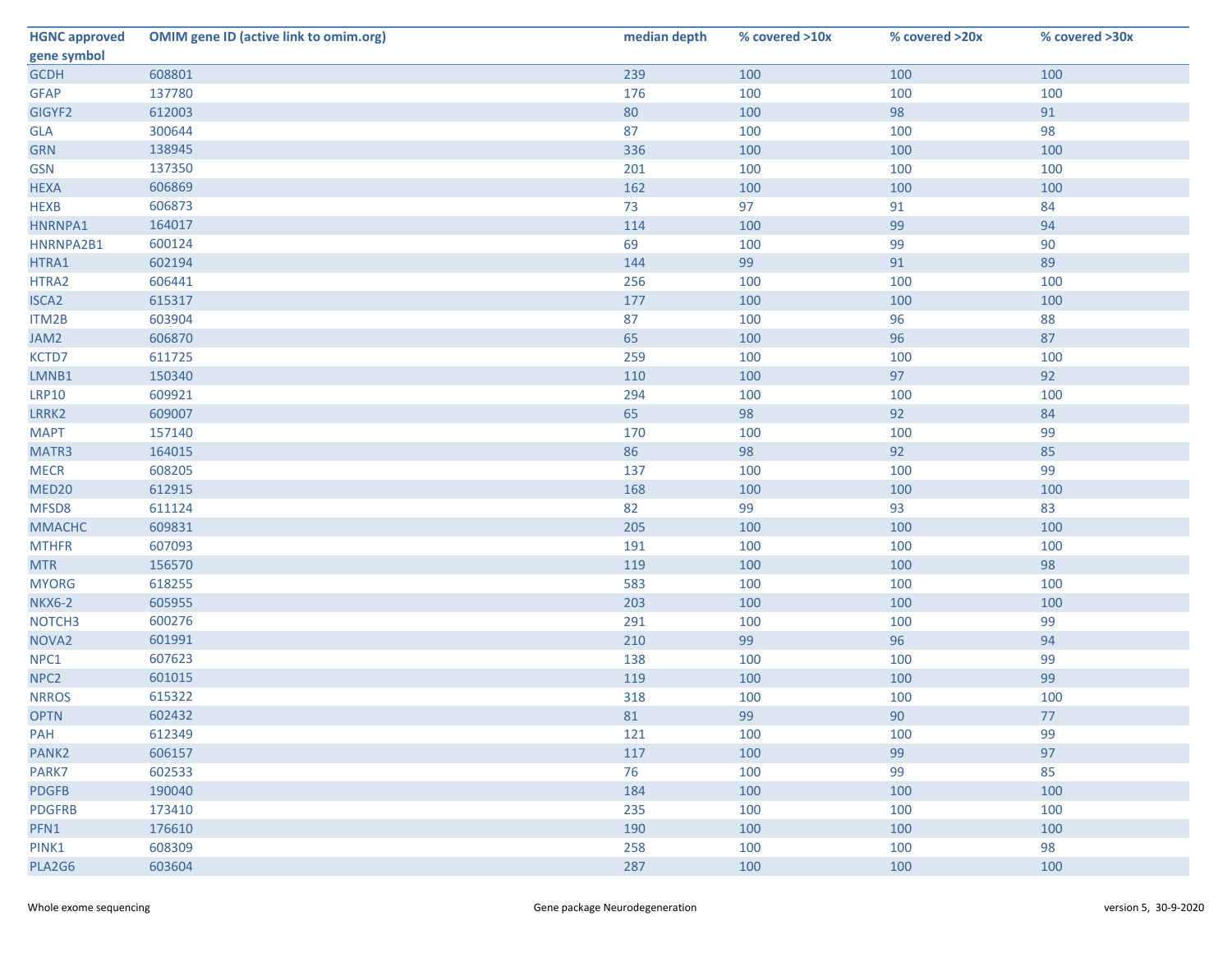| <b>HGNC approved</b> | <b>OMIM gene ID (active link to omim.org)</b> | median depth     | % covered >10x | % covered >20x | % covered >30x |  |  |
|----------------------|-----------------------------------------------|------------------|----------------|----------------|----------------|--|--|
| gene symbol          |                                               |                  |                |                |                |  |  |
| <b>POLG</b>          | 174763                                        | 188              | 100            | 100            | 100            |  |  |
| PPT1                 | 600722                                        | 145              | 100            | 100            | 100            |  |  |
| PRKAR1B              | 176911                                        | 180              | 100            | 100            | 100            |  |  |
| <b>PRKN</b>          | 602544                                        | 138              | 100            | 100            | 99             |  |  |
| <b>PRKRA</b>         | 603424                                        | 101              | 100            | 100            | 99             |  |  |
| <b>PRNP</b>          | 176640                                        | 470              | 100            | 100            | 100            |  |  |
| PSEN1                | 104311                                        | 130              | 100            | 99             | 92             |  |  |
| PSEN <sub>2</sub>    | 600759                                        | 181              | 100            | 100            | 100            |  |  |
| <b>PSENEN</b>        | 607632                                        | 150              | 100            | 100            | 100            |  |  |
| PTRHD1               | 617342                                        | 264              | 100            | 100            | 100            |  |  |
| QARS1                | 603727                                        | 206              | 100            | 100            | 100            |  |  |
| RARS2                | 611524                                        | 70               | 100            | 93             | 77             |  |  |
| REPS1                | 614825                                        | 89               | 100            | 95             | 89             |  |  |
| SEMA6B               | 608873                                        | 199              | 100            | 100            | 100            |  |  |
| <b>SEPSECS</b>       | 613009                                        | 88               | 99             | 96             | 90             |  |  |
| SERPINI1             | 602445                                        | 58               | 100            | 98             | 89             |  |  |
| <b>SETX</b>          | 608465                                        | 100              | 100            | 97             | 95             |  |  |
| SIGMAR1              | 601978                                        | 318              | 100            | 100            | 100            |  |  |
| <b>SLC17A5</b>       | 604322                                        | 82               | 100            | 94             | 85             |  |  |
| <b>SLC20A2</b>       | 158378                                        | 185              | 100            | 95             | 95             |  |  |
| SLC33A1              | 603690                                        | 147              | 98             | 93             | 85             |  |  |
| <b>SLC39A14</b>      | 608736                                        | 159              | 100            | 100            | 100            |  |  |
| <b>SLC44A1</b>       | 606105                                        | 74               | 98             | 94             | 87             |  |  |
| SLC5A6               | 604024                                        | 199              | 100            | 100            | 100            |  |  |
| SLC6A3               | 126455                                        | 226              | 100            | 100            | 100            |  |  |
| SMPD1                | 607608                                        | 377              | 100            | 100            | 100            |  |  |
| <b>SNCA</b>          | 163890                                        | 106              | 100            | 100            | 100            |  |  |
| <b>SNCB</b>          | 602569                                        | 155              | 100            | 100            | 100            |  |  |
| SNORD118             | 616663                                        | No coverage data |                |                |                |  |  |
| SOD1                 | 147450                                        | 154              | 100            | 100            | 100            |  |  |
| SORL1                | 602005                                        | 143              | 100            | 100            | 99             |  |  |
| <b>SPG11</b>         | 610844                                        | 105              | 99             | 94             | 88             |  |  |
| <b>SPR</b>           | 182125                                        | 142              | 100            | 100            | 100            |  |  |
| SQSTM1               | 601530                                        | 268              | 100            | 100            | 100            |  |  |
| STUB1                | 607207                                        | 435              | 100            | 100            | 100            |  |  |
| SUMF1                | 607939                                        | 174              | 100            | 100            | 100            |  |  |
| SYNJ1                | 604297                                        | 83               | 98             | 95             | 90             |  |  |
| TAF1                 | 313650                                        | 71               | 100            | 99             | 95             |  |  |
| TANGO <sub>2</sub>   | 616830                                        | 253              | 100            | 100            | 100            |  |  |
| <b>TARDBP</b>        | 605078                                        | 152              | 100            | 100            | 97             |  |  |
| <b>TBC1D23</b>       | 617687                                        | 64               | 91             | 87             | 77             |  |  |
| <b>TBCD</b>          | 604649                                        | 210              | 99             | 97             | 95             |  |  |
| TBK1                 | 604834                                        | 52               | 93             | 79             | 65             |  |  |